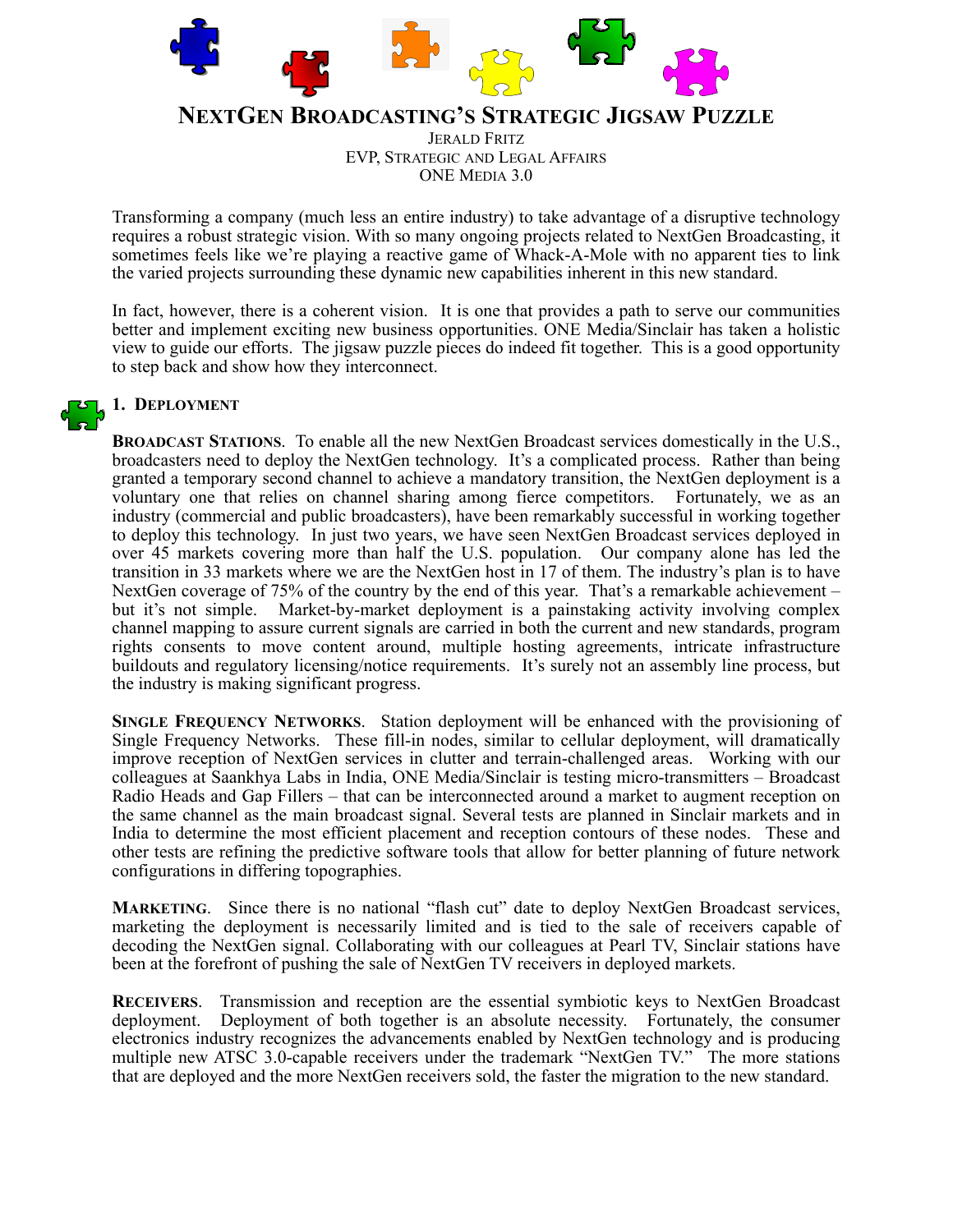- **TESTING.** Our ONE Media Lab facility is working in close collaboration with these manufacturers in testing their equipment to ensure NextGen advanced applications are decodable and stable. Compliance and conformance testing is an ongoing effort and is necessary to accelerate receiver acceptance and deployment.
- **PATENT LICENSING.** ONE Media was also at the forefront in developing a now-completed, one-stop licensing patent pool under the administration of MPEG LA to ease the process for the manufacturers. This pool is geared to incentivize them to develop and distribute more NextGen-capable receive devices.
- **MOBILE DEVICES**. Through our affiliation with Saankhya Labs in India, ONE Media has also led the development of NextGen mobile phones complete with embedded semiconductor chips designed and built for the new standard. That mobile capability is one of the key enhancements over the previous digital transmission standard, which abandoned any focus on portable television just as mobile phone use was exploding. The "mobile first" strategy views TV broadcasting as more than linear program distribution to the home. It's an essential strategic ingredient to expand content delivery to users on the move while also providing new data reception devices for innovative uses. ONE Media's involvement with the NextGen Video Information Systems Alliance – NVISA – supports an industry coalition dedicated to advanced services and applications of the new standard.

**SECURITY**. Deployment of NextGen content works only if content owners are assured that their product is protected from unauthorized use and reuse. Copyright owners rightfully and jealously guard their valuable product and they expect any transmission system to be secure.

- **A3SA**. To encourage full participation and investment in the NextGen ecosystem, it is critical that content providers, broadcasters, device manufacturers, and consumers can trust that their content, services and information are protected and secure. To this end, the ATSC 3.0 Security Authority ("A3SA") has been formed to develop protocols for securing ATSC 3.0 broadcast services by leveraging the same tools Web-based content services use (*i.e*., IPbased encryption protocols, device certificates and rights management technology), all in conformity with the ATSC security standards. ONE Media has been an active participant in working with A3SA to provide device manufacturers and broadcasters with access to protection and security credentials that will enable secure delivery of high-value television content through the use of the ATSC 3.0 standard.
- **EDGE GATEWAY APPLIANCES**. Providing a broadcast competitor access to a station's transmission infrastructure is a "swallow-hard" step in trusting that no harm will be done to those facilities. Enhancing that trust in a tangible way is critical. Through CAST.ERA, Sinclair's joint venture with South Korea's leading mobile operator SK Telecom, the company has developed an EGA – an Edge Gateway Appliance – that permits a secure way for guest stations to access their allocated portion of NextGen spectrum on an ATSC 3.0 host station. The new product provides the peace of mind necessary for a station to permit the full exploitation of the shared spectrum required in a transitionary deployment environment mandated by the FCC.
- **INTERNATIONAL.** Expanding the acceptance and deployment of NextGen Broadcast capabilities throughout the world opens vast new business opportunities for U.S. companies. Of the four primary digital terrestrial standards for transmitting broadcast content, the newest and only standard based on the Internet Protocol (IP) is ATSC 3.0. The importance of international deployment can't be overstated. That is why Sinclair/ONE Media has invested time, money and energy in working with the ATSC, foreign governments, international regulatory bodies and academic research institutions to advocate for the adoption of the standard. Those include the Electronics and Telecommunications Research Institute (ETRI) of Korea and the Indian Institute of Technology, Kanpur (IITK).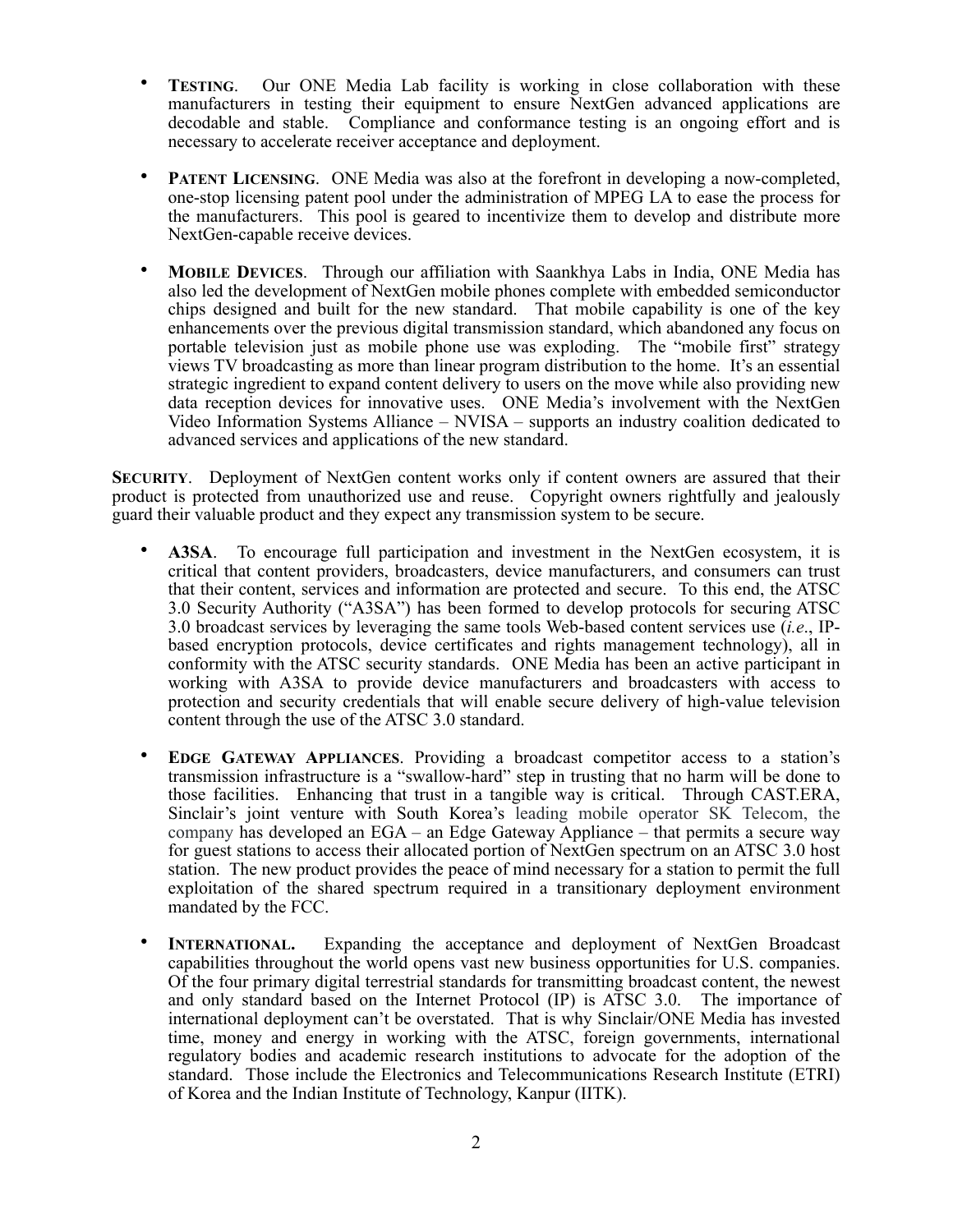- o **ITU APPROVAL.** Through extensive efforts within the U.S. government coordinated by the FCC, ONE Media played an integral part in the adoption of the NextGen Broadcast standard by the International Telecommunications Union – ITU. With that "stamp of approval," ATSC 3.0 can flourish in multiple countries beyond South Korea and the U.S. Acceptance of the new standard by countries that have yet to transition away from analog services or by nations looking to enhance the use of underutilized broadcast spectrum, can provide a much-needed economic boost and a tool to countries looking to "refarm" this scarce resource.
- o **ITU ONGOING RAPPORTEUR GROUP**. Ongoing work at the ITU through an ATSC 3.0 Rapporteur Group led by Sinclair/ONE Media is focused on multiple Recommendations and Reports to provide needed clarity for introduction, adoption and implementation by other countries. This effort is supported by ATSC's own international implementation team to develop applications that can be implemented by the rest of the world.
- o **INDIA DIRECT-TO-MOBILE DEMONSTRATIONS AND MARKET DEVELOPMENT**. Sinclair/ONE Media's partner Saankhya Labs is executing a live Proof-of-Concept project with multiple use cases in India. Saankhya is working with that country's telecom and broadcast stakeholders to facilitate NextGen opportunities, including convergence with 5G telecom standards and device development for a billion-person subscriber base.
- o **WESTERN HEMISPHERE EXPANSION**. Similar work in Brazil is geared to assisting that country in converting its less efficient standard to ATSC 3.0. Efforts within CITEL, the Inter-American Telecommunications Commission, are focused on expanding the understanding and eventual approval of the NextGen standard throughout the Western Hemisphere. That work has already borne fruit as Jamaica has recently moved to make ATSC 3.0 its national standard. Similar efforts are also underway in Central America. Active in the North American Broadcasters Association – NABA – Sinclair is at the forefront of this coordinating mission to expand the use of NextGen technology.
- o **ATSC PT6 GLOBAL OUTREACH.** The ATSC itself is engaged in expanding the number of countries that may be candidates for adopting the NextGen standard. Chairing the Sub-Group, Sinclair has developed administrative metrics with weighting to consider pertinent factors on the optimum candidates. Preliminary targets have been identified, with plans to introduce the advantages of ATSC 3.0 to several countries, regions and continents.

### **2. DATACASTING**

**MAKING THE MOST OF SPECTRUM.** Across industries and around the world, virtually every spectrum user is constantly striving to improve service offerings with existing spectrum. The beauty of the IP-based NextGen transmission standard is that broadcast spectrum can be used for so much more than simple delivery of one-way, unenhanced television program streams. In economic terms, this is the market's way of maximizing productivity and is the essence of how spectrum can be used most effectively. In business terms, it permits broadcasters to match and exceed the best features of competing video delivery platforms while also bringing new services to the public that will provide new revenue streams. This has been a part of the "digital promise" since broadcasters converted from analog transmissions and has been anticipated by regulators and broadcasters alike for several years. Developments to-date justify analysts' predictions that, in the next decade, broadcasters will develop a third revenue stream as robust as advertising and retransmission fees.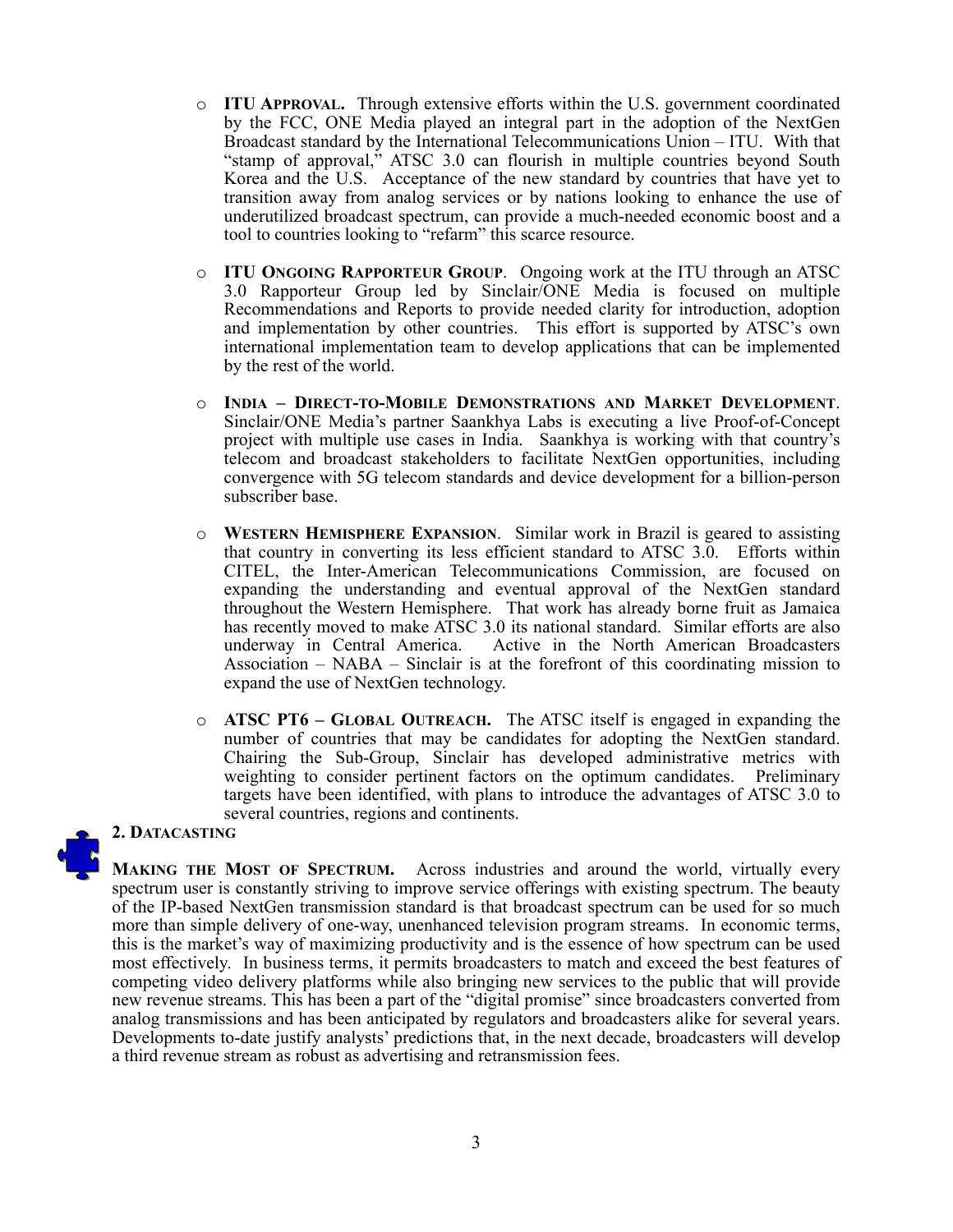- **SPECTRUM AGGREGATION**. While individual broadcasters will use a portion of their NextGen spectrum capacity for traditional linear video services, they may use any "excess" capacity for datacasting. Scaling that service on a regional and national basis will require broadcasters to aggregate their capacity and offer it for non-video use cases. The fundamental mission of BitPath, the joint venture between Nexstar and Sinclair, is this aggregation process. Among the several initial data uses that BitPath and others are demonstrating are:
	- o **AUGMENTED GPS**. BitPath has demonstrated its NavPath™ and BitPoint™ systems which can put broadcasters in the center of the fast-growing Positioning, Navigation and Timing market while enhancing their public service commitments. Using a trivial amount of a station's ATSC 3.0 capacity, these services can provide vast improvements to location accuracy for an unlimited number of users, vehicles and devices – all at a small fraction of the cost of existing services. These new BitPath service offerings will support dozens of use cases, including Internet of Things applications, autonomous vehicle tracking, precise drone delivery, and emergency response. BitPath has committed to provide both services at no charge to public safety first responders.
	- o **ELECTRONIC VEHICLE CHARGING STATIONS.** The first commercial announcement of datacasting integrates Sinclair's spectrum delivery capabilities with USSI Global's electronic vehicle charging stations. These types of data delivery services are just the precursors of many more applications to come.
	- o **ADVANCED EMERGENCY INFORMATION.** The targeting and IP capabilities built into the NextGen Broadcast standard make advanced emergency information services a natural fit for broadcasters. The expanded capacity of NextGen broadcasts combined with its pinpoint targeting capabilities enables more than a simple crawl on the screen warning of a crisis. Now, viewers can see the weather report, Doppler Radar images, evacuation routes, and shelter locations, and hear them in multiple languages. Similarly, a hazmat spill, school lockdown or AMBER alert can be targeted to specific geographic regions, and viewers can have instant access to critical information. And since the over-the-air broadcast system architecture is based on a "one-to-infinite" capability (where the system can never be overloaded), it provides a RELIABLE and dramatic enhancement to current emergency notifications.
	- o **ELEARNING.** NextGen's datacasting capabilities are being specifically targeted for enhanced e/ and distance learning. The need for these services was dramatically demonstrated during the COVID pandemic as educators struggled to reach students where broadband connectivity was limited or unavailable. All broadcast stations – commercial and public – will have the capability to improve the learning environment of students dramatically across the country, especially in places where the Internet just doesn't reach. In cooperation with SpectraRep, Sinclair has been demonstrating those services over existing NextGen stations. Today that's done with a separate reception box – a gateway – but tomorrow the reception capability will be built into all receives.

# **3. CORE PLATFORM DESIGN AND IMPLEMENTATION**

### **STANDARD SETTING**.

• **CORE NETWORK**. Connecting multiple NextGen-transmitting stations with potential customers in need of datacasting capacity is an enormous challenge. That infrastructure does not yet exist but is in an active planning stage. ATSC's Technology Group through its S43 Specialist Group has taken on this important challenge of developing a "core network" that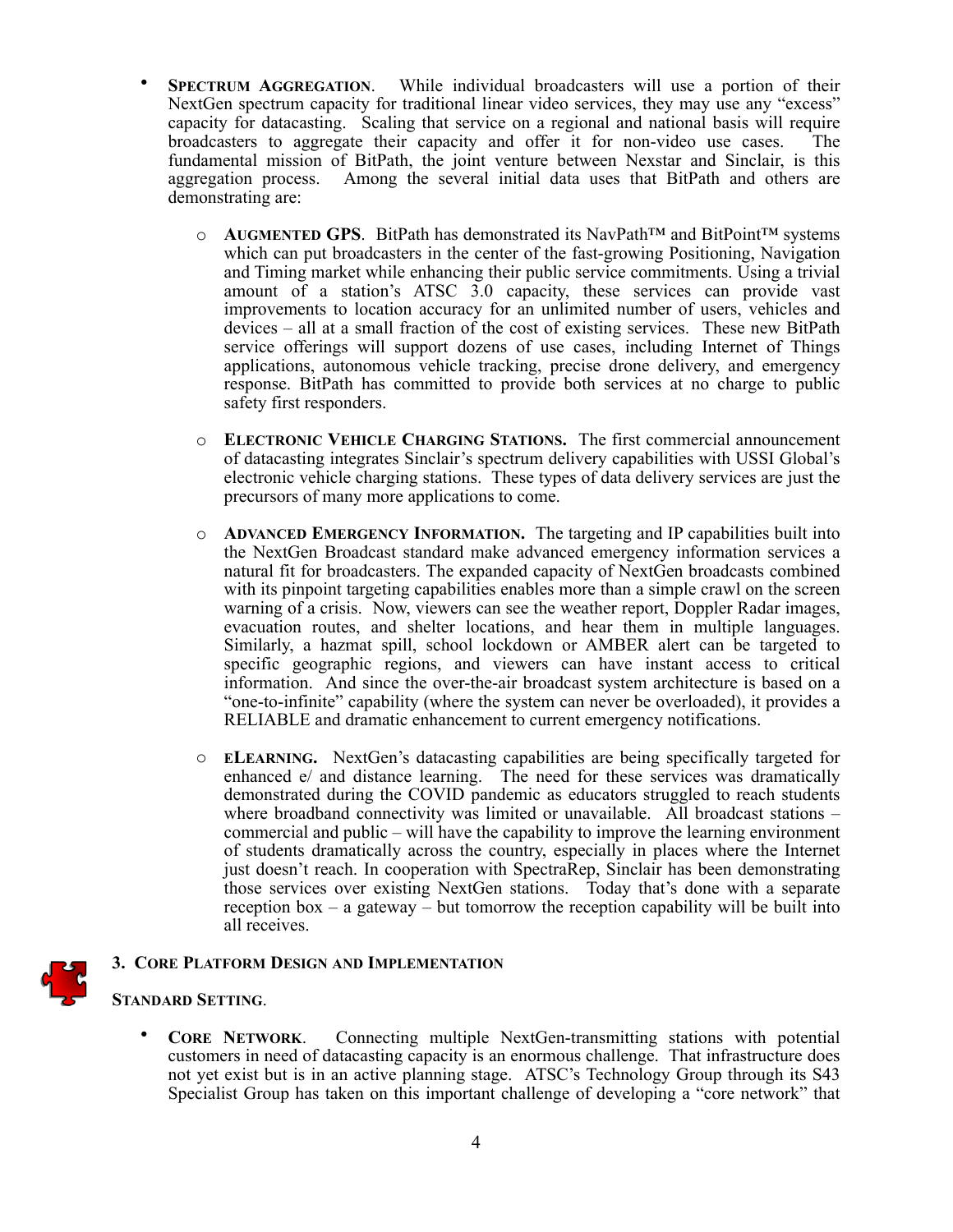will enable datacasting and permit it to scale across multiple stations and markets. Sinclair/ ONE Media is at the forefront in submitting proposals on how this core network should be developed and deployed.

- **BROADCAST MARKET EXCHANGE (BMX).** Our goal is to maximize the efficiency of matching aggregated spectrum capacity from multiple broadcasters with the needs of data users. This will eventually be accomplished in the cloud using artificial intelligence in a broadcast market exchange – BMX – giving data users and other distribution platform operators an alternative distribution tool. Sinclair has been at the forefront of designing the underlining BMX superstructure.
- **DATA PROVISIONING.** Leveraging its experience in artificial intelligence as a way of managing 5G networks, Sinclair's CAST.ERA joint venture partner, SK Telecom, brings to the core network development high-quality, ultralow-latency services regardless of a user's device type and specification. This capability will be enormously beneficial as broadcasters play an important supplementary and complementary role in converged 5G services with other telecom distribution platforms. It will be especially important for data offload use cases and supporting autonomous driving vehicles.

# **4. VIDEO ENHANCEMENTS.**

- **BROADCAST APP.** Merging over-the-air and over-the-top programming is a revolutionary capability built into the NextGen Broadcast standard. Enabling that feature is the Broadcast App. Viewers today are agnostic on how they receive TV programs so long as the quality is equivalent between providers. Understanding that broadcast and broadband services can be merged to provide the best of over-the-air and Internet-delivered content is a key factor in the new delivery ecosystem. That interactive technology allows viewers to choose content regardless of how it gets to their screens. Sinclair has developed Broadcast App functionality to be delivered both over-the-air (to fixed and mobile devices) and via broadband, and it has offered this capability to the entire broadcast ecosystem on an open source basis so as to incentivize the creative community to use the app and accelerate new datacasting uses.
- **TRADITIONAL TELEVISION OUALITY.** The vibrancy, clarity, detail, luminosity and brilliance of NextGen Broadcast pictures make them almost seem three-dimensional. The signal delivered by Sinclair in all of its NextGen markets employs the single layer system (SL-HDR1) developed by Technicolor. This standard allows a broadcaster to deliver pictures in both standard and high definition simultaneously with TV sets automatically rendering the appropriate picture for that set. By using this technology, broadcasters can efficiently create and deliver content, eliminating the need for sending two separate streams. This solution permits broadcasters to serve both newer HDR-capable screens and those without the capability, recognizing that not all viewers have the latest TV sets available.
- **CONTENT PERSONALIZATION.** The strategic importance of the ATSC 3.0 standard with respect to traditional linear video program services is enabling broadcasters to target content and advertising, both geographically and demographically. Applications for personalized content and ad sales are an attractive strategic goal. There continues to be development in the overall advertising ecosystem. In many ways, the technical side of providing personalized service – advertising, messaging, informing – is not a barrier within the NextGen world. The complex nature of advertising and personalization and the role of data analytics in driving relevant consumer-facing advances is maturing. It is expected that over the next 2-3 years, dynamic ad insertion and other targeting capabilities will make their way into the NextGen market and become a real economic driver.



5